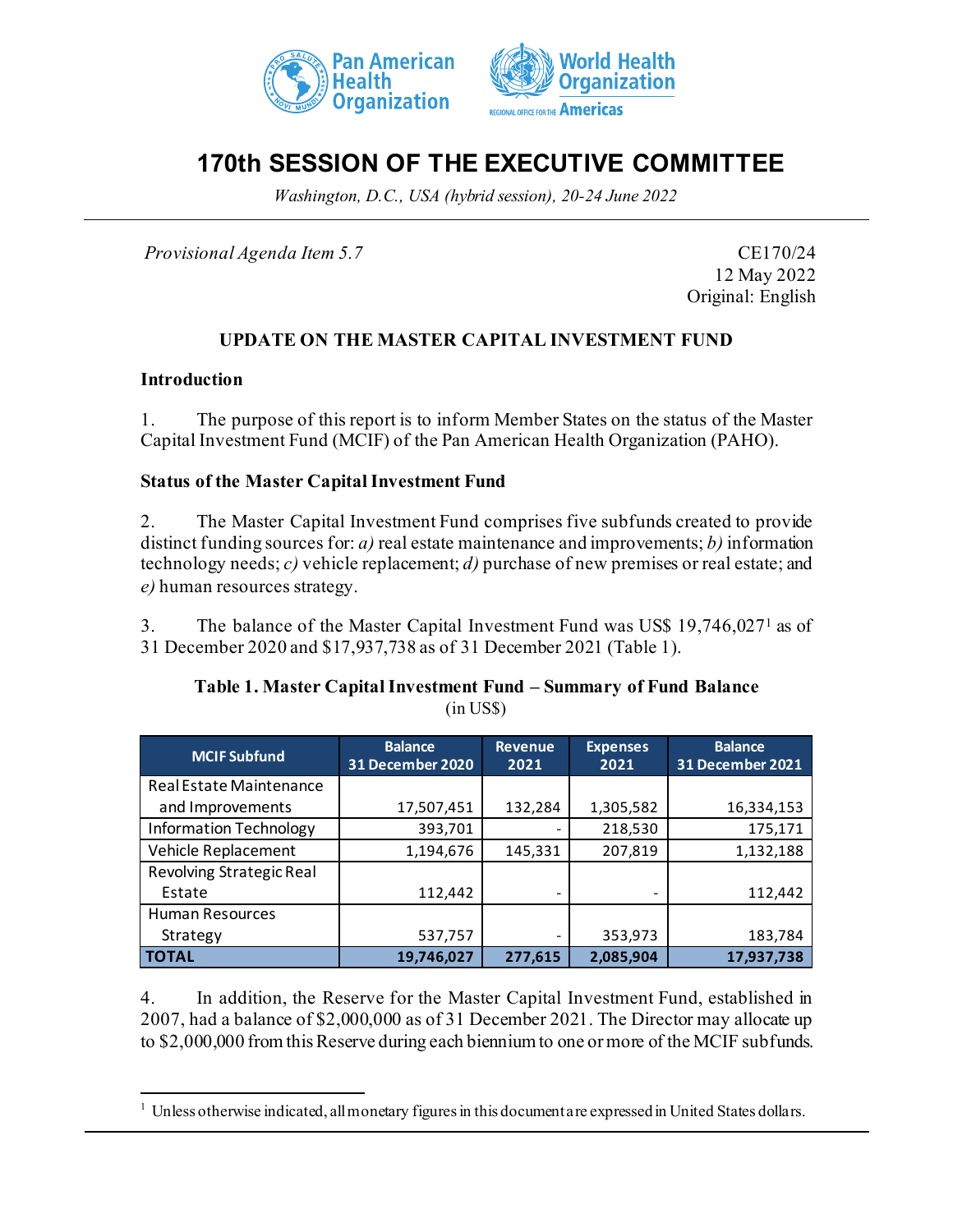## **Utilization of the Master Capital Investment Fund**

5. Table 2 shows the utilization of the MCIF in 2021 by each subfund for Headquarters and Country offices.

**Table 2. Master Capital Investment Fund Utilization in 2021, as of 31 December 2021** (in US\$)

| <b>Location</b>                                              | <b>Description</b>                                                                                                                                                                                                                            | <b>Total</b> |  |  |
|--------------------------------------------------------------|-----------------------------------------------------------------------------------------------------------------------------------------------------------------------------------------------------------------------------------------------|--------------|--|--|
| Real Estate Maintenance and Improvement Subfund <sup>2</sup> |                                                                                                                                                                                                                                               |              |  |  |
| Headquarters,<br>Washington, DC                              | Digitization of legacy administrative archives.<br>Furniture and various fixtures for 2121 Virginia Avenue<br>building.<br>2121 Virginia Avenue building system repaired;<br>HQ Boiler and Chillers overhaul; Fire Alarm System Update.       | 1,189,601    |  |  |
| <b>Barbados</b>                                              | Initial works for building roof repairs and replacement                                                                                                                                                                                       | 65,504       |  |  |
| <b>Bolivia</b>                                               | Relocation of PWR Office in Bolivia - Initial Phase                                                                                                                                                                                           | 14,366       |  |  |
| Guatemala                                                    | Digitization of legacy archives and IT equipment                                                                                                                                                                                              | 35,437       |  |  |
| Guyana                                                       | Design phase for renovation of PWR-Guyana Country Office                                                                                                                                                                                      | 674          |  |  |
| <b>Subtotal</b><br>1,305,582                                 |                                                                                                                                                                                                                                               |              |  |  |
| <b>Information Technology Subfund</b>                        |                                                                                                                                                                                                                                               |              |  |  |
| Headquarters,<br>Washington, DC                              | Migration and hosting services for the PAHO web.<br>Completion of the implementation of the Electronic Medical<br>Records system.<br>Upgrading and replacing IT equipment for Corporate<br>Communications, Multimedia and Social Media teams. | 177,413      |  |  |
| Paraguay                                                     | One Device Project-IT equipment                                                                                                                                                                                                               | 41,117       |  |  |
| <b>Subtotal</b><br>218,530                                   |                                                                                                                                                                                                                                               |              |  |  |
| <b>Vehicle Replacement Subfund</b>                           |                                                                                                                                                                                                                                               |              |  |  |
| <b>Bolivia</b>                                               | Vehicle replacement (one)                                                                                                                                                                                                                     | 50,086       |  |  |
| <b>Brazil</b>                                                | Vehicle replacement - Brasilia (one); Bireme (two)                                                                                                                                                                                            | 43,799       |  |  |
| Ecuador                                                      | Vehicle replacement (one)                                                                                                                                                                                                                     | 21,199       |  |  |
| Mexico                                                       | Vehicle replacement (one)                                                                                                                                                                                                                     | 23,064       |  |  |
| Nicaragua                                                    | Vehicle replacement (one)                                                                                                                                                                                                                     | 41,399       |  |  |
| Paraguay                                                     | Vehicle replacement (one)                                                                                                                                                                                                                     | 18,775       |  |  |
| Uruguay                                                      | Vehicle replacement (one)                                                                                                                                                                                                                     | 9,470        |  |  |
| Adjustment                                                   | Exchange rate operation                                                                                                                                                                                                                       | 27           |  |  |
| <b>Subtotal</b>                                              |                                                                                                                                                                                                                                               | 207,8193     |  |  |

<span id="page-1-0"></span><sup>&</sup>lt;sup>2</sup> PAHO Director approved funding of the projects listed with the Real Estate Maintenance Subfund, based on the PAHO Infrastructure and Investment Committee (PIIC) review.<br><sup>3</sup> In addition to the cash paid to acquire the new vehicles, countries traded their obsolete vehicles in for

<span id="page-1-1"></span><sup>\$50,313</sup> as follows: Brazil (3) for \$13,813, Ecuador (1) for \$22,000, and Uruguay (1) for \$14,500.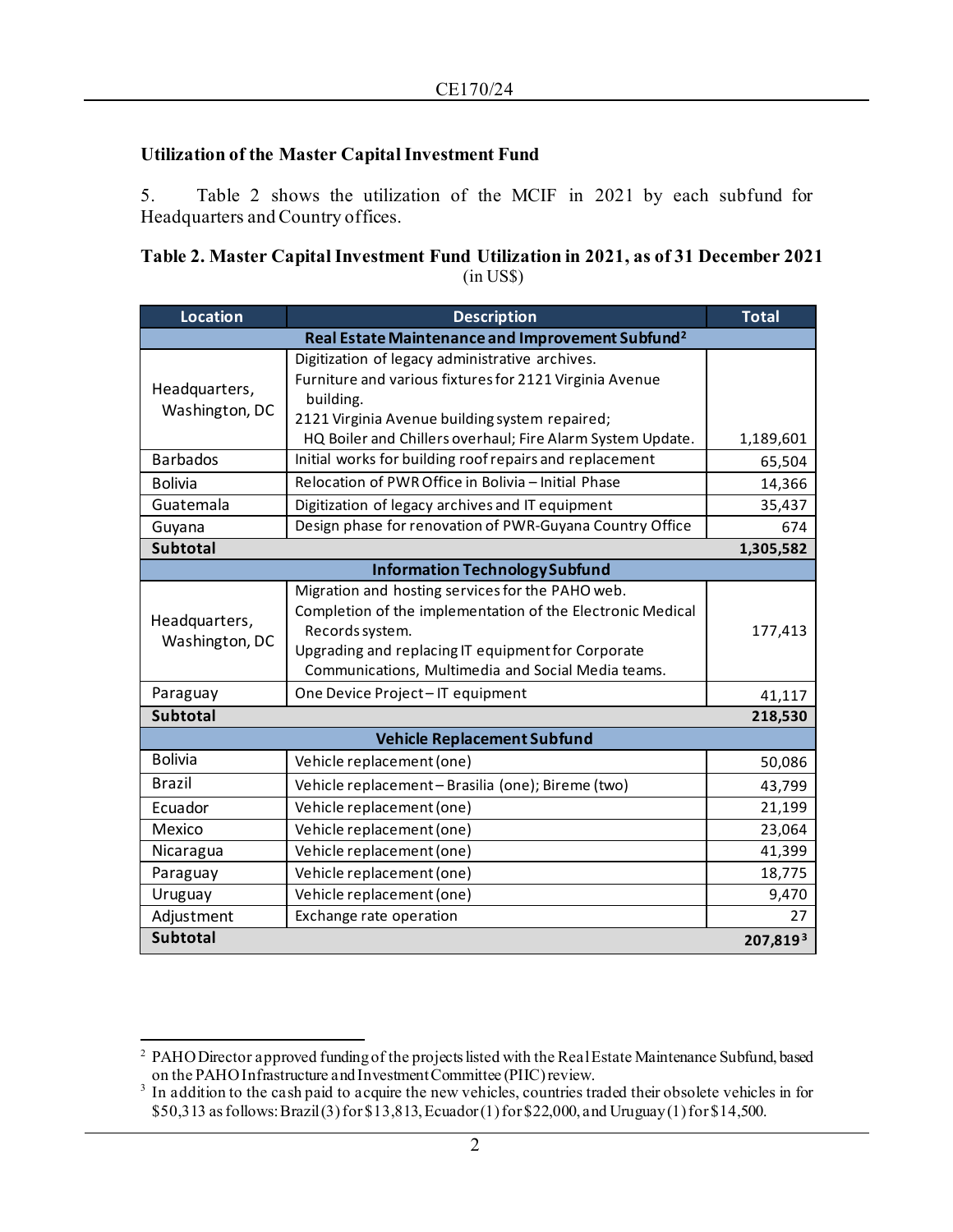## **Table 2. Master Capital Investment Fund Utilization in 2021, as of 31 December 2021***(cont.)*

(in US\$)

| Location                                            | <b>Description</b>                                                             | <b>Total</b> |  |  |
|-----------------------------------------------------|--------------------------------------------------------------------------------|--------------|--|--|
| <b>Revolving Strategic Real Estate Subfund</b>      |                                                                                |              |  |  |
| Headquarters,<br>Washington, DC,<br>and PWR Offices | None                                                                           |              |  |  |
| <b>Subtotal</b>                                     |                                                                                | O<br>O       |  |  |
|                                                     |                                                                                |              |  |  |
| <b>Human Resources Strategy Subfund</b>             |                                                                                |              |  |  |
| Headquarters,<br>Washington, DC                     | Ongoing development and implementation of the<br>Recruitment Module in Workday | 353,973      |  |  |
| <b>Subtotal</b>                                     |                                                                                | 353,973      |  |  |
| <b>Total 2021 MCIF Implementation</b>               |                                                                                | 2,085,904    |  |  |

### **Revenue**

6. Table 3 shows the revenue credited to the MCIF in 2021.

### **Table 3. Revenue credited to the Master Capital Investment Fund in 2021, as of 31 December 2021** (in US\$)

| <b>Location</b>                                        | <b>Description</b>              | <b>Total</b> |  |  |
|--------------------------------------------------------|---------------------------------|--------------|--|--|
| <b>Real Estate Maintenance and Improvement Subfund</b> |                                 |              |  |  |
| Headquarters,<br>Washington, DC                        | Property leasing                | 132,284      |  |  |
| <b>Subtotal</b>                                        | 132,284                         |              |  |  |
| <b>Vehicle Replacement Subfund</b>                     |                                 |              |  |  |
| Headquarters,<br>Washington, DC                        | Sale of obsolete vehicles (two) | 32,000       |  |  |
| Belize                                                 | Sale of obsolete vehicles (one) | 7,500        |  |  |
| <b>Bolivia</b>                                         | Sale of obsolete vehicles (one) | 10,949       |  |  |
| El Salvador                                            | Sale of obsolete vehicles (one) | 12,000       |  |  |
| Guatemala                                              | Sale of obsolete vehicles (two) | 16,346       |  |  |
| Haiti                                                  | Sale of obsolete vehicles (one) | 16,995       |  |  |
| Nicaragua                                              | Sale of obsolete vehicles (one) | 24,300       |  |  |
| Paraguay                                               | Sale of obsolete vehicles (one) | 8,740        |  |  |
| Venezuela                                              | Sale of obsolete vehicles (one) | 16,500       |  |  |
| 145,331 <sup>4</sup><br><b>Subtotal</b>                |                                 |              |  |  |
| Total                                                  |                                 | 277,615      |  |  |

<span id="page-2-0"></span><sup>&</sup>lt;sup>4</sup> In addition to the cash obtained for the vehicles sales, countries traded obsolete vehicles in for \$50,313 as follows: Brazil (3) for \$13,813, Ecuador (1) for \$22,000, and Uruguay (1) for \$14,500. This makes 16 the number of vehicles sold/traded-in in 2021 as part of the Vehicle Replacement Plan.